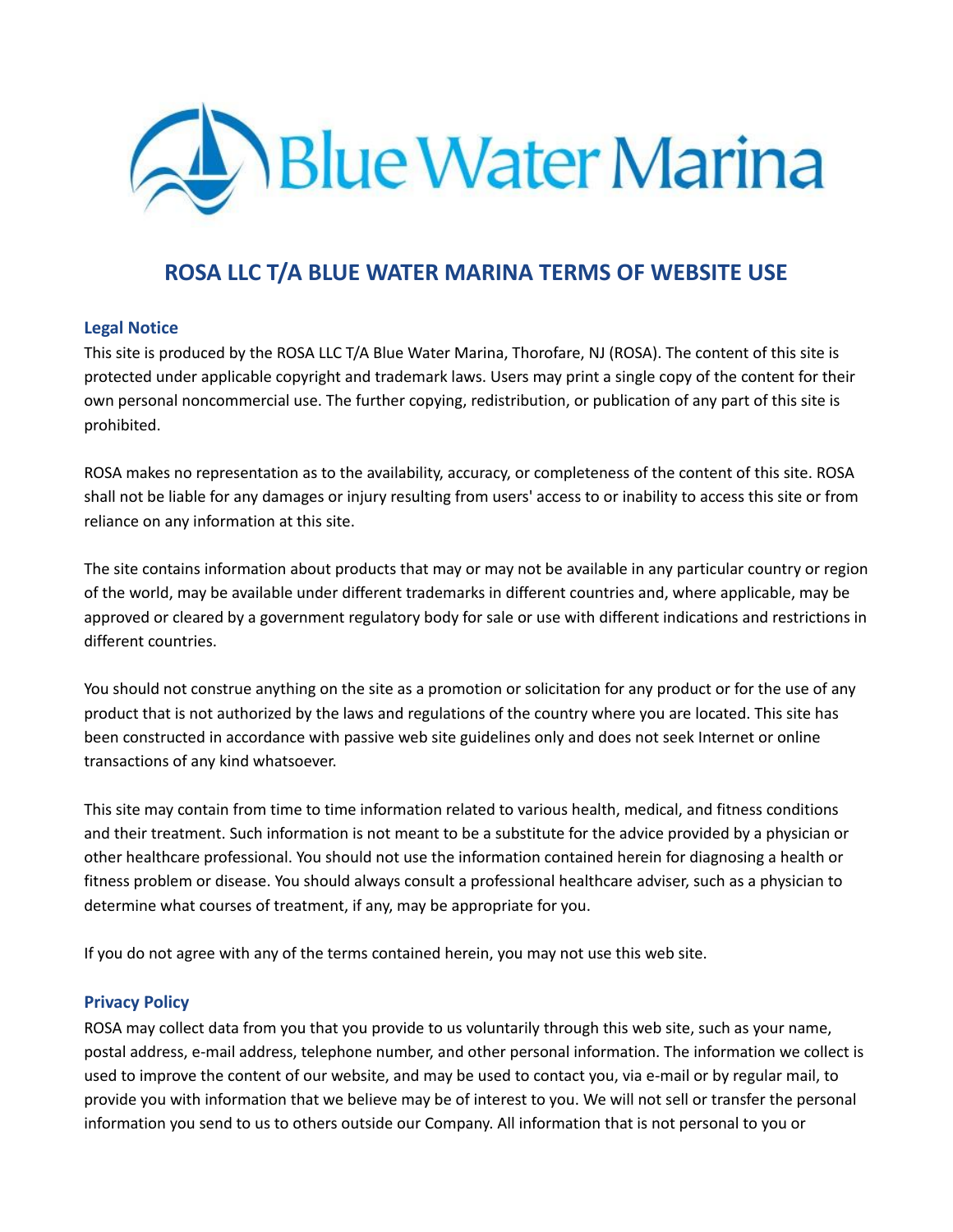someone else, such as questions, comments, ideas and suggestions, shall be deemed to be non-confidential, and ROSA shall be free to disclose and use the same, without any obligation whatsoever towards you, for any purpose and through any means. You may have access to your personal information at any time to revise, correct, or delete it by contacting us. If at any time you do not wish us to contact you or if you have any questions concerning our privacy policy, please feel free to contact us. By choosing to send a message to ROSA, you acknowledge that all non-personal information contained in your message, including feedback data, such as questions, comments, suggestions, or the like (collectively "Feedback") will be considered to be non-confidential. ROSA shall have no obligations of any kind with respect to such Feedback, and shall be free to reproduce, use, disclose, exhibit, display, transform, commercialize, create derivative works and distribute the Feedback to others without limitation. Further, ROSA shall be free to use any ideas, inventions, concepts, know-how or techniques contained in such Feedback for any purpose whatsoever, including, but not limited to, developing, manufacturing and marketing products incorporating such Feedback. For added security, your information is encrypted during transfer, however, ROSA is not responsible for technical problems that may occur and result in others viewing your information.

Under no circumstances should you use our web site or any of the fax and mailing addresses on the web site to send ROSA confidential or proprietary information. ROSA does not want to receive such confidential or proprietary information. Data that is not personal, including questions, comments, ideas, and suggestions shall be deemed non-confidential, and ROSA shall be free to disclose and use the same, without any obligations whatsoever towards you, for any purpose and through any means.

Although accessible by others, the intent of ROSA in displaying "Job Opportunities" on our site is to display employment opportunities within ROSA. You should not construe anything on the site as a promotion or solicitation for employment not authorized by the laws and regulations of the country where you are located.

## **Copyright**

The copyright in all material provided on this web site ("Site") is held by ROSA or by the original creator of the material. Except as stated herein, none of the material may be copied, reproduced, distributed, republished, downloaded, displayed, posted or transmitted in any form or by any means, including, but not limited to, electronic, mechanical, photocopying, recording, or otherwise, without the prior written permission of ROSA or the copyright owner. Permission is granted to display, copy, distribute and download the materials on this Site for personal, non-commercial use only; provided you do not modify the materials and that you retain all copyright and other proprietary notices contained in the materials. You also may not, without ROSA's permission, "mirror" any material contained on this Site on any other server. This permission terminates automatically if you breach any of these terms or conditions. Upon termination, you must immediately destroy any downloaded and printed materials. Any unauthorized use of any material contained on this Site may violate copyright laws, trademark laws, the laws of privacy and publicity, and communications regulations and statutes.

Copyright ©2022 ROSA LLC. All rights reserved.